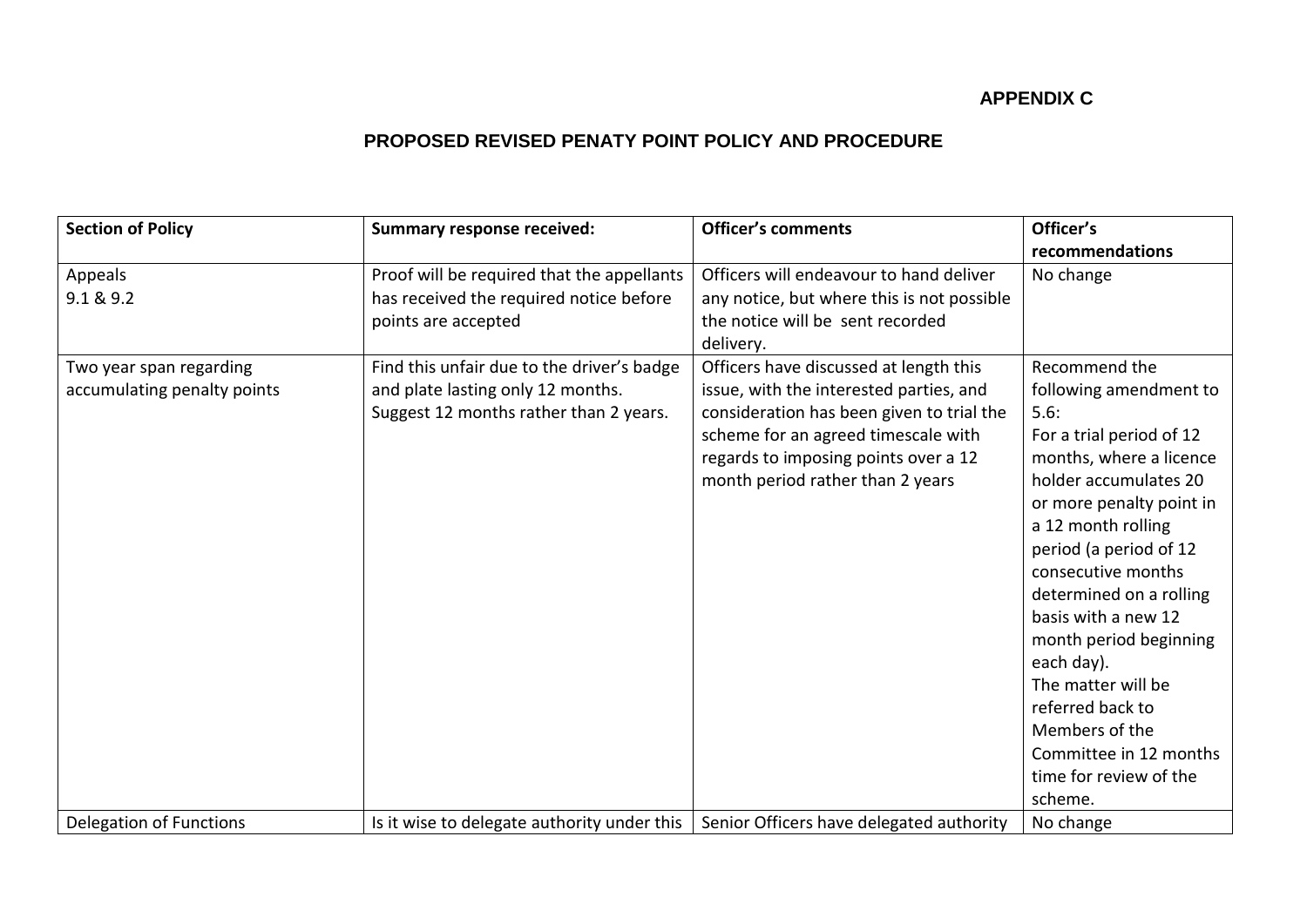| 11.1                                                                                                    | part of the proceedings to an individual?                                                                                                                                                                                                                                                                                                                                                                                                                                                                                                                                                                                                                                             | to carry out a number of functions<br>within the remit of the service and in this<br>instance for the scheme to run<br>effectively it is important that they are<br>authorised to issue penalty points where                                                                                                                                                                                                                                            |                                                                                                                                                                        |
|---------------------------------------------------------------------------------------------------------|---------------------------------------------------------------------------------------------------------------------------------------------------------------------------------------------------------------------------------------------------------------------------------------------------------------------------------------------------------------------------------------------------------------------------------------------------------------------------------------------------------------------------------------------------------------------------------------------------------------------------------------------------------------------------------------|---------------------------------------------------------------------------------------------------------------------------------------------------------------------------------------------------------------------------------------------------------------------------------------------------------------------------------------------------------------------------------------------------------------------------------------------------------|------------------------------------------------------------------------------------------------------------------------------------------------------------------------|
| Appendix 1 - general                                                                                    | Why are all points either 5 or 10, with<br>nothing higher, lower or in between?                                                                                                                                                                                                                                                                                                                                                                                                                                                                                                                                                                                                       | necessary<br>This scheme is going to be a challenge to<br>administer and by only imposing 5 and<br>10 points, it will ease any administrative<br>burdens.                                                                                                                                                                                                                                                                                               | No change                                                                                                                                                              |
| Ref No. 3 - Failing to produce<br>Certificate of compliance etc                                         | This is low, subject to proof of receipt of<br>notice                                                                                                                                                                                                                                                                                                                                                                                                                                                                                                                                                                                                                                 | Officers feel this is the correct amount of<br>point imposed                                                                                                                                                                                                                                                                                                                                                                                            | No change<br>recommended                                                                                                                                               |
| Ref No. 8 - Using an unlicensed<br>vehicle or licensed vehicle with<br>insurance                        | Not high enough                                                                                                                                                                                                                                                                                                                                                                                                                                                                                                                                                                                                                                                                       | In certain circumstances, other<br>enforcement action may be the most<br>appropriate action ie<br>prosecution/referral to police                                                                                                                                                                                                                                                                                                                        | No change<br>recommended                                                                                                                                               |
| Ref No. 12 - Failure to submit a<br>licensed vehicle that is 5 years old or<br>more for a 6 monthly MOT | Our company have enormous difficulty in<br>testing vehicles since the Bodelwyddan<br>garage has opened. Due to where it's<br>situated 56 miles round trip away from<br>us. Our work is school transport and<br>social service for DCC. Our contracts are<br>mainly feeders to large buses around<br>farms, and country roads. We cannot fit<br>the tests in at the garage at<br>Bodelwyddan during term time, as there<br>is not enough time to come back in time<br>for school. It was devastating to be told<br>last August that Bodelwyddan garage<br>could not carry out any tests during<br>August as their garage staff were taking<br>their holidays. At present we are taking | All vehicles under 5 years old are<br>required to undergo a 6 monthly<br>compliance at any Council authorised<br>testing station.<br>Once vehicles are over 5 years old, one<br>of the 6 monthly compliance tests must<br>be carried out at Fleet Services. The<br>other 6 monthly compliance test can be<br>undertaken at any Council authorised<br>testing station. The purpose of this is to<br>ensure consistency throughout the<br>testing regime. | The whole taxi and<br>private hire policy (Blue<br>Book) are being<br>reviewed and the testing<br>regime will form part of<br>this review.<br>No change<br>recommended |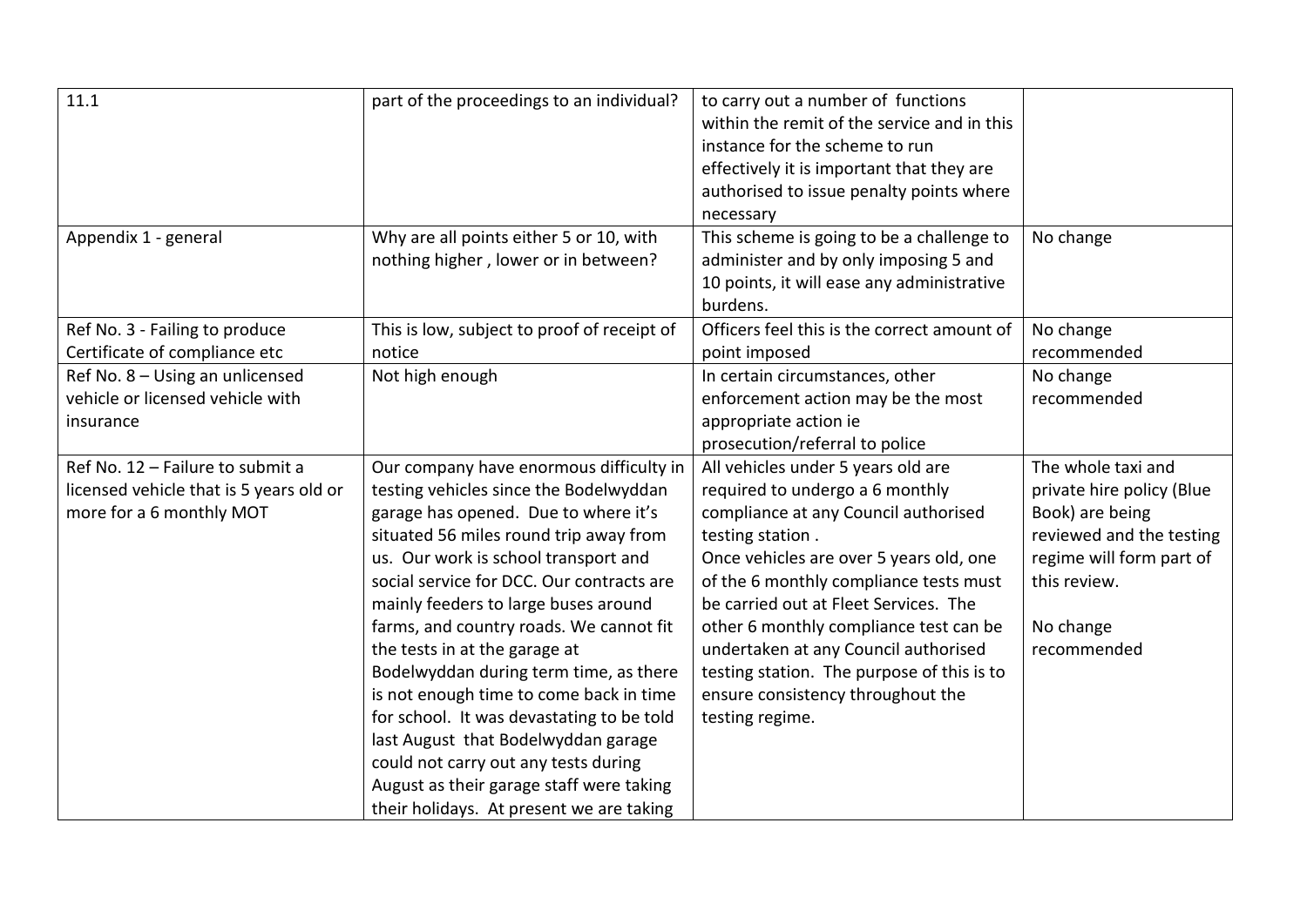|                                         | the vehicles at 7pm to Bodelwyddan for      |                                            |               |
|-----------------------------------------|---------------------------------------------|--------------------------------------------|---------------|
|                                         | testing, after taking the vehicles back to  |                                            |               |
|                                         | their drivers we are arriving home          |                                            |               |
|                                         | approx. 11pm. There must be a better        |                                            |               |
|                                         | solution.                                   |                                            |               |
| Ref No. 25 - Failure to give assistance | Slightly high. Coureous as it may be, they  | Licensed drivers should act in a           | No change     |
| with loading/unloading luggage to or    | are hired as drivers not personal           | professional manner at all times, and      | recommended   |
| from any building or place              | assistants ?                                | offer assistance to any passenger          |               |
| Ref No.27 - Leaving a hackney           | Nature calls at any time. Drivers have to   | If a driver has left his/her vehicle for a |               |
| carriage unattended whilst on a         | leave their vehicles to smoke and take a    | comfort break or smoke, then they are      | No change     |
| designated rank                         | break as most drivers work 12 hours or      | not available for immediate hire and are   | recommended   |
|                                         | more. A good 99% of drivers make sure       | not able to move up the rank. Some         |               |
|                                         | vehicle is in that their unattended sight   | Drivers have in the past abused the use    |               |
|                                         |                                             | of the ranks by leaving their vehicles     |               |
|                                         |                                             | unattended at a rank for more than a       |               |
|                                         |                                             | comfort/smoking break eg visit to shops    |               |
|                                         |                                             | etc. It is the opinion of Officers that in |               |
|                                         |                                             | these circumstances vehicles should find   |               |
|                                         |                                             | alternative parking when not available     |               |
|                                         |                                             | for hire. It is also an offence under      |               |
|                                         |                                             | legislation to leave a vehicle unattended  |               |
|                                         |                                             | on a rank. Officers will use their         |               |
|                                         |                                             | discretion when considering imposing       |               |
|                                         |                                             | such points.                               |               |
| Ref No. 32 - Failure to carry a legal   | There is a legal obligation re spare        | Yes, without the appropriate tool a        | No change     |
| spare wheel and tools                   | wheel. Does this also apply to tools?       | damaged tyre/wheel cannot be               | recommended   |
|                                         |                                             | removed.                                   |               |
| Ref No. 39 - Using a non-approved or    | Is this consistent with Penalty Point No. 2 | No 2 and 39 are different. Point 39 is     | No change     |
| non-calibrated taximeter                |                                             | when the proprietor has not had his/her    | recommended   |
|                                         |                                             | taximeter calibrated to the Council's      |               |
|                                         |                                             | table of fares and charges                 |               |
| Ref No. 49 – Driving or parking in a    | Too lenient?                                | Officers agree that for parts of this      | Recommend the |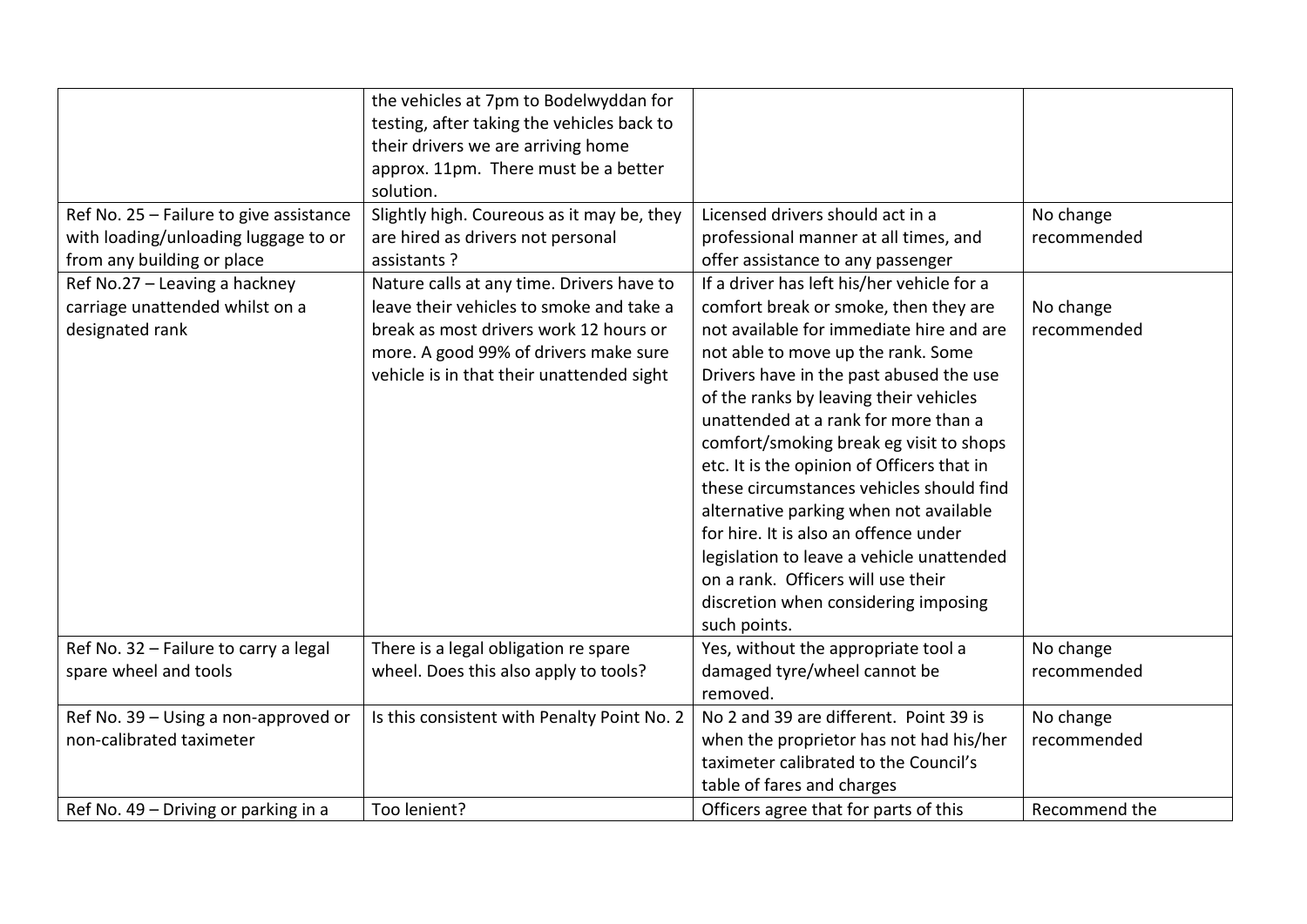| manner likely to cause inconvenience,   |                                             | infringement eg danger to members of        | following amendment: |
|-----------------------------------------|---------------------------------------------|---------------------------------------------|----------------------|
| distress or danger to members of the    |                                             | the public, a more stringent penalty        | 5-10 points          |
| public                                  |                                             | should be imposed                           |                      |
| Ref No. 50 - Parking in contravention   | Parking at the rear of the taxi rank. There | There are double yellow lines at the rear   |                      |
| of public highway parking restrictions  | is insufficient space for the amount of     | of the Rhyl High Street rank which          | No change            |
|                                         | taxis that are now operating in Rhyl. This  | drivers continually ignore and use for      | recommended          |
|                                         | problem has been ongoing for years. In      | extra "rank" space. This is an on-going     |                      |
|                                         | the daytime drivers are asked to move       | issue that has been raised with Highways    |                      |
|                                         | on by Traffic Wardens or Police Officers.   | and solutions are being looked at. Due      |                      |
|                                         | At night the rules are different. There     | to a taxi being parked on yellow lines      |                      |
|                                         | are no Traffic Wardens and the Police       | behind the rank, resulted in a road traffic |                      |
|                                         | have more important issues to deal with.    | collision. Parking at the rear of a rank    |                      |
|                                         | Therefore we find this unfiar and           | can cause serious obstruction.              |                      |
|                                         | unenforceable                               |                                             |                      |
| Ref No.52 - Sounding the vehicle        | Draconian perhaps                           | It is an offence to sound your horn         | No change            |
| horn to announce arrival or to tout     |                                             | between the hours of 23:00 and 06:00.       | recommended          |
| for business                            |                                             | Officers feel that this can cause           |                      |
|                                         |                                             | annoyance to neigbours                      |                      |
| Ref No. 54 - Occupying/parking in a     | After consultation with the Traffic         | Some Drivers are continually abusing the    | No change            |
| loading bay                             | Wardens, any vehicle can park for 10        | "10 minute rule" and are moving on          | recommended          |
|                                         | minutes in any Loading area, therefore      | when requested, but then returning          |                      |
|                                         | the proposed penalty points would be        | after 10 minutes. This is an on-going       |                      |
|                                         | illegal                                     | matter that is causing massive problems     |                      |
|                                         |                                             | especially on the Rhyl High Street Rank     |                      |
|                                         |                                             | as there is a loading bay immediately in    |                      |
|                                         |                                             | front of the rank. Officers will use their  |                      |
|                                         |                                             | discretion when considering imposing        |                      |
|                                         |                                             | such points.                                |                      |
| Ref No. 55 - Failure to present vehicle | Slightly low?                               | Officers take on board the comments         | Recommend the        |
| for inspection by an authorised office  |                                             | received                                    | following amendment: |
| at required time/location               |                                             |                                             | 10 points            |
| <b>General comments</b>                 | Support the Council in the                  |                                             |                      |